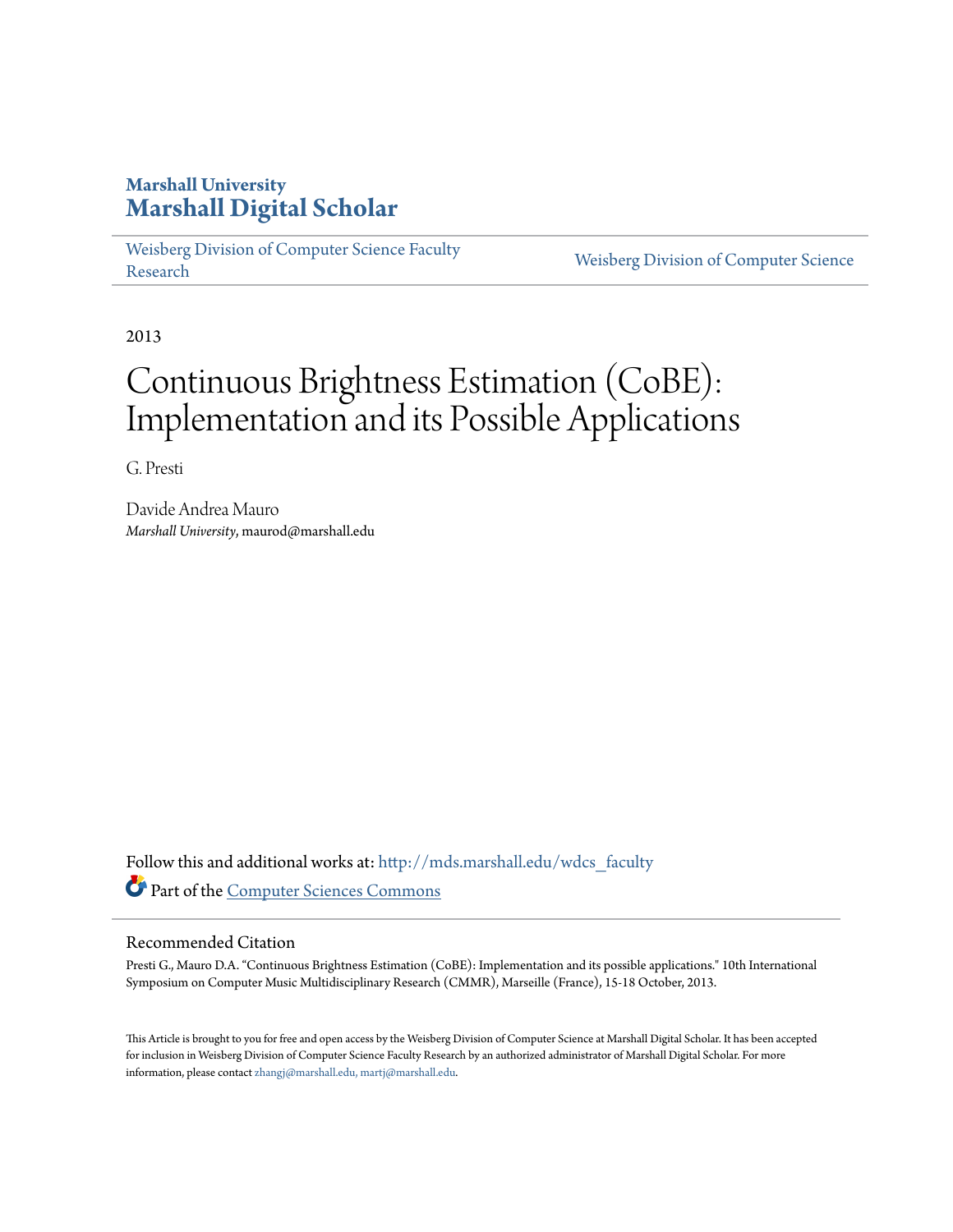# Continuous Brightness Estimation (CoBE): Implementation and its Possible Applications

G. Presti,<sup>1</sup> and D.A. Mauro<sup>1,2</sup>

<sup>1</sup> Laboratorio di Informatica Musicale (LIM), Dipartimento di Informatica (DI), Universitá degli Studi di Milano, Milan, Italy

 $^{2}$  Institut Mines-Télécom, TÉLÉCOM ParisTech, CNRS-LTCI, Paris, France davide-andrea.mauro@telecom-paristech.fr

Abstract. This paper presents a time-domain technique based solely on simple operations, like filtering and scaling, to continuously track a sound descriptor correlated to brightness and pitch. In opposition to existing algorithms this approach does not rely on input framing or frequencydomain transforms, ensuring a better temporal resolution and the possibility to model analog-like implementations. In the first part of the document we present the details of our approach to brightness estimation; then we will compare CoBE to the brightness estimation implemented in MIR Toolbox; we introduce and define the concept of "Equivalent Brightness Frequency" (EBF) and finally we show how to exploit CoBE and EBF to obtain a rough monophonic pitch estimator or an efficient pre-processor for zero crossing rate (ZCR) pitch trackers.

Keywords: brightness estimation, real-time, time domain approach, feature extraction, preprocessing, pitch-tracking

### 1 Introduction

In the context of Music Information Retrieval (MIR) the use of complex descriptors such as "brightness" as well as the fundamental frequency estimation of signals are well-researched problems that can be solved in a number of different ways for a number of different constraints (e.g. mono/poly-phonic signal, offline or in realtime). No algorithm can solve the issues for all the requirements and with any possible input condition so the design of dedicated algorithms is still an open issue.

When one of the requirements is the real-time execution of the algorithm it become very important to avoid any unnecessary computation. See [1] for a review of other algorithm for realtime pitch tracking and refer to a classical paper on time-domain pitch extraction by Gold and Rabiner [2]. A possible solution is to perform only operation in time domain. This is the case of the proposed solution that exploits the behaviour of filters. A workflow of the proposed algorithms is shown in Fig. 1. The adoption of such a methodology turns out to provide both a brightness estimator and a low cost pitch tracker for monophonic sound.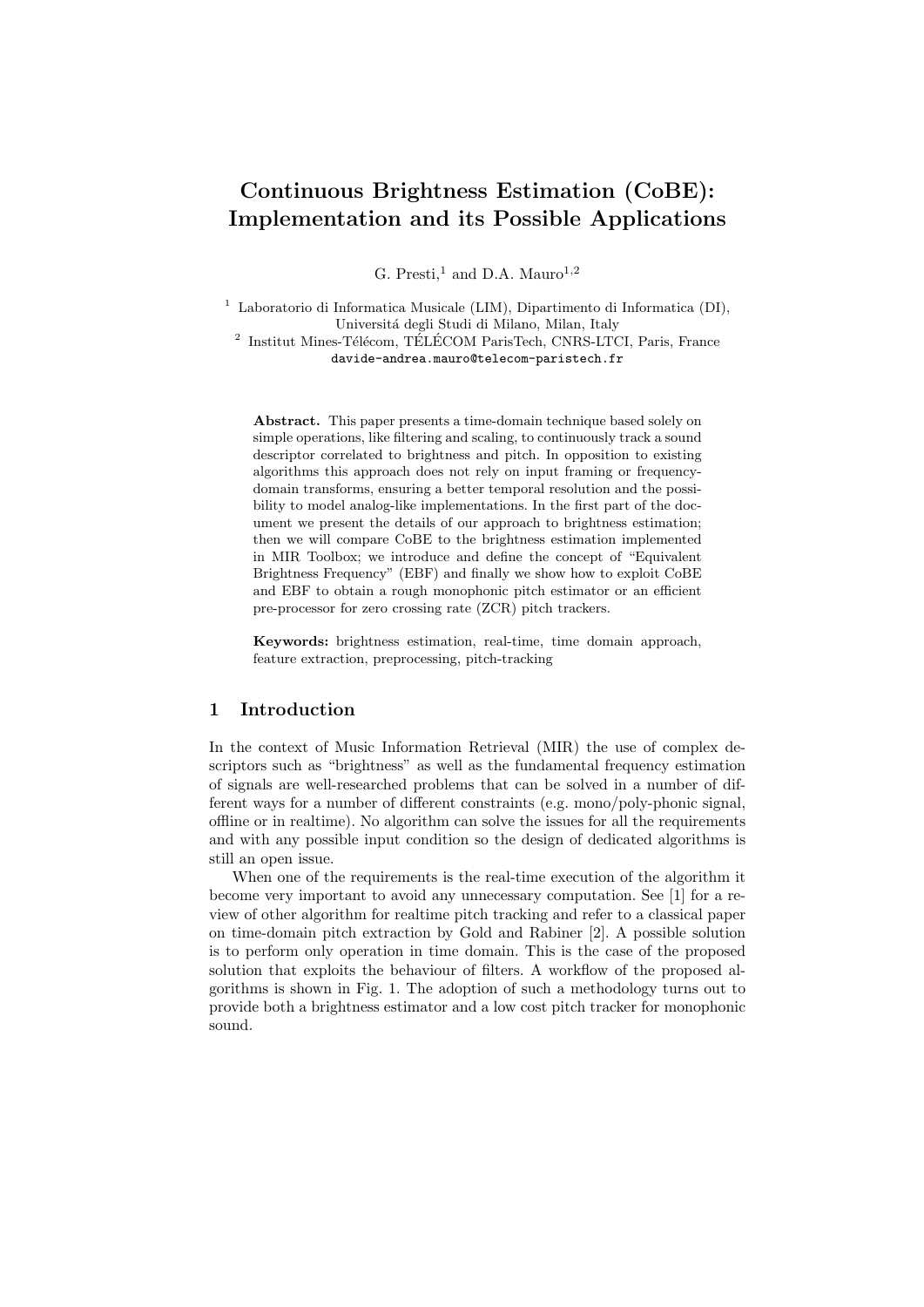#### 2 G. Presti and D.A. Mauro



tracking helper.

Fig. 1. A flow chart of the proposed techniques.

# 2 Continuous Brightness Estimation (CoBE)

The main idea behind CoBE is to remove from the input data all the amplitude modulations dividing the signal by its envelope, then the demodulated signal is filtered and its new envelope is revealed. This envelope is a measure of how much of the input sound matches the filter characteristic (examples in Fig. 2 and Fig. 3). If the filter is an high-pass filter, this provides an estimation of brightness, which can be defined as the level of the signal over a certain cut-off frequency (see [3] and [4]).

In opposition to other algorithms we use a very gentle 1st order filter to ensure some sensitivity to lower frequencies (see Fig. 4). This characteristic makes the algorithm slightly different from others brightness trackers, but gives us the ability to exploit this behaviour to also track pitch (details in Sections 4 and 5). Moreover, brightness is generally measured with 0 to 1 real values, while CoBE can give values higher than 1, but this happens only for pure tones near Nyquist frequency, which is a negligible circumstance in case of music signals.

CoBE works in spite of amplitude modulations over the input signal, because those modulations are removed in the first step of the algorithm. Nevertheless, as in many brightness tracking algorithms, the response to high frequencies in conjunction with the insensitivity to level changes, implies a sensitivity to background noise, which can be treated with the implementation of an input gate which stops the processing for sounds under a certain threshold (this function has not been implemented in the present work).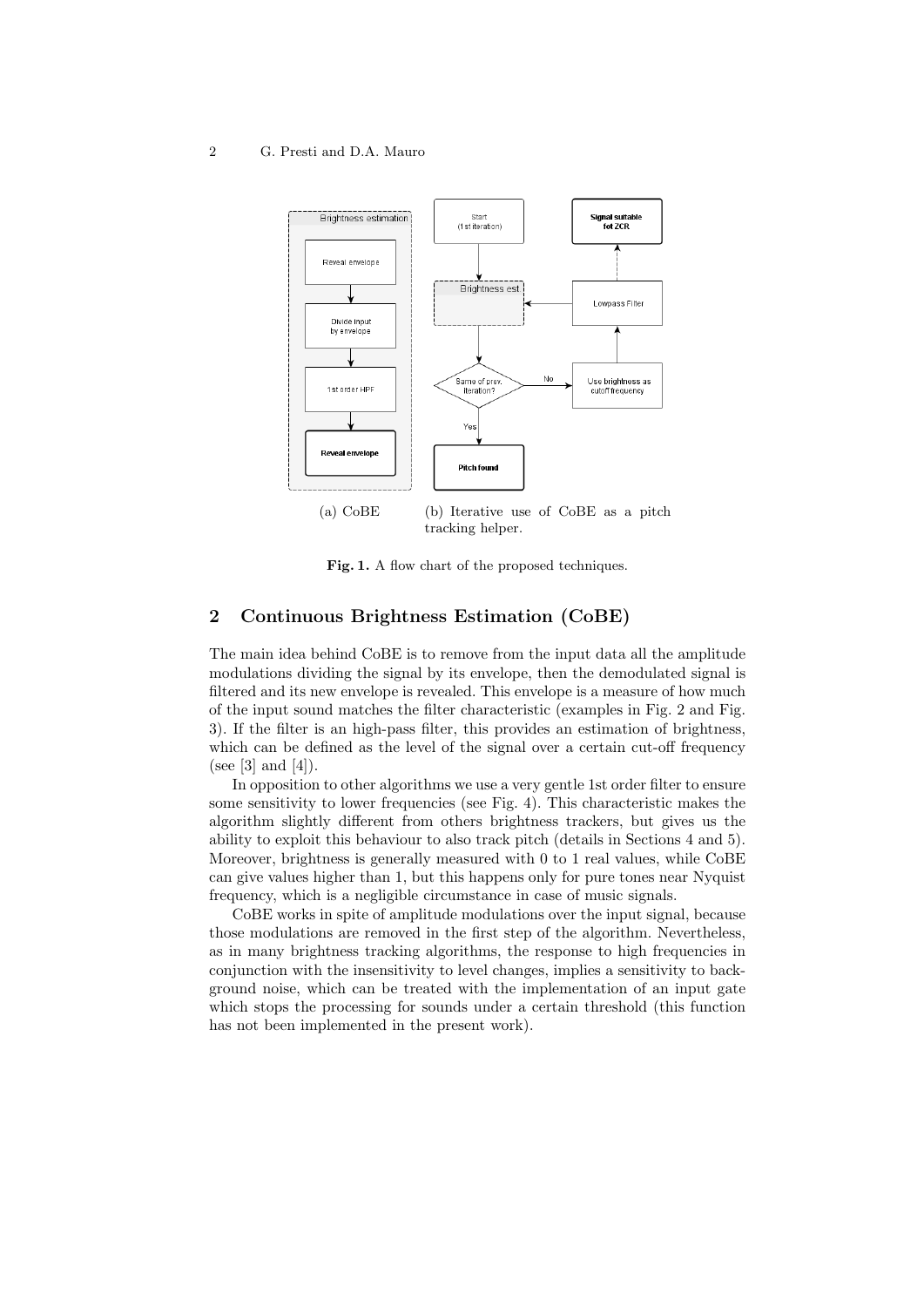

Fig. 2. A: Input signal. We recorded a plucked instrument with some background noise coming from the amplifier; B: Input divided by its amplitude envelope; C: Filtered version of B, showing the percentage of the input matching the filter characteristic. Brightness increases when the notes fades out due to the presence of noise.



Fig. 3. Due to the HPF, high frequencies have a great influence over brightness estimation, this can help revealing lowpass filter modulations despite of amplitude and pitch changes.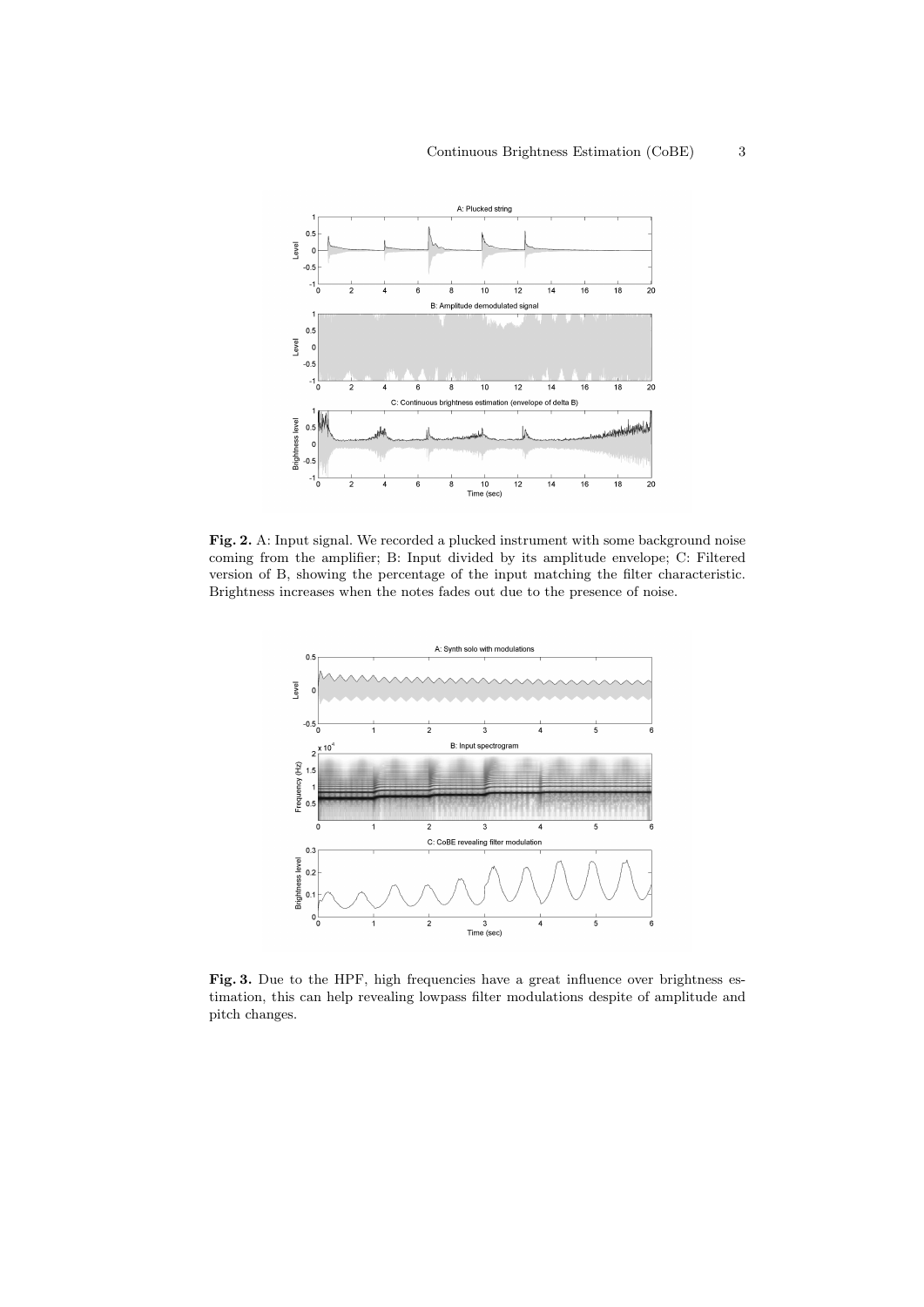#### 4 G. Presti and D.A. Mauro

Finally, the method used to track the envelopes inside CoBE may be of any kind. For example a "peak meter" like algorithm with a short decay time can provide good results and can be easily implemented.

# 3 CoBE vs. MIR Toolbox Brightness

Typically, wide band or high pitched signals result in peaks of brightness, while low pitched and/or narrow bandwidth signals result in falls of brightness. Classical



Fig. 4. Sweep response for CoBE and MIR Toolbox. The main difference between classical brightness and our definition of brightness lies in the filter used, which ensures a continuous increasing sensibility over the spectrum instead of a steep distinction between bright and non-bright frequencies.

brightness implementations have an abrupt transition between this two cases (see Fig. 4), due to the fact that the portion of the signal which is not considered "bright" is cut out with a very steep curve. To obtain a smoother behaviour, instead of using high-order filters, CoBE relies on a simple differential filter (1st order Hi-Pass, or derivative filter). As shown in Fig. 5 and Fig. 6, this alters the range of the readings, but without changing the general shape of data. In particular, Fig. 6 shows that a non linear function seems to fit the data: further studies will investigate the compatibility between CoBE and other different approaches to brightness estimation.

On the computational side, a Matlab test implementation run on various musical instruments and songs samples revealed that CoBE, on average, takes 8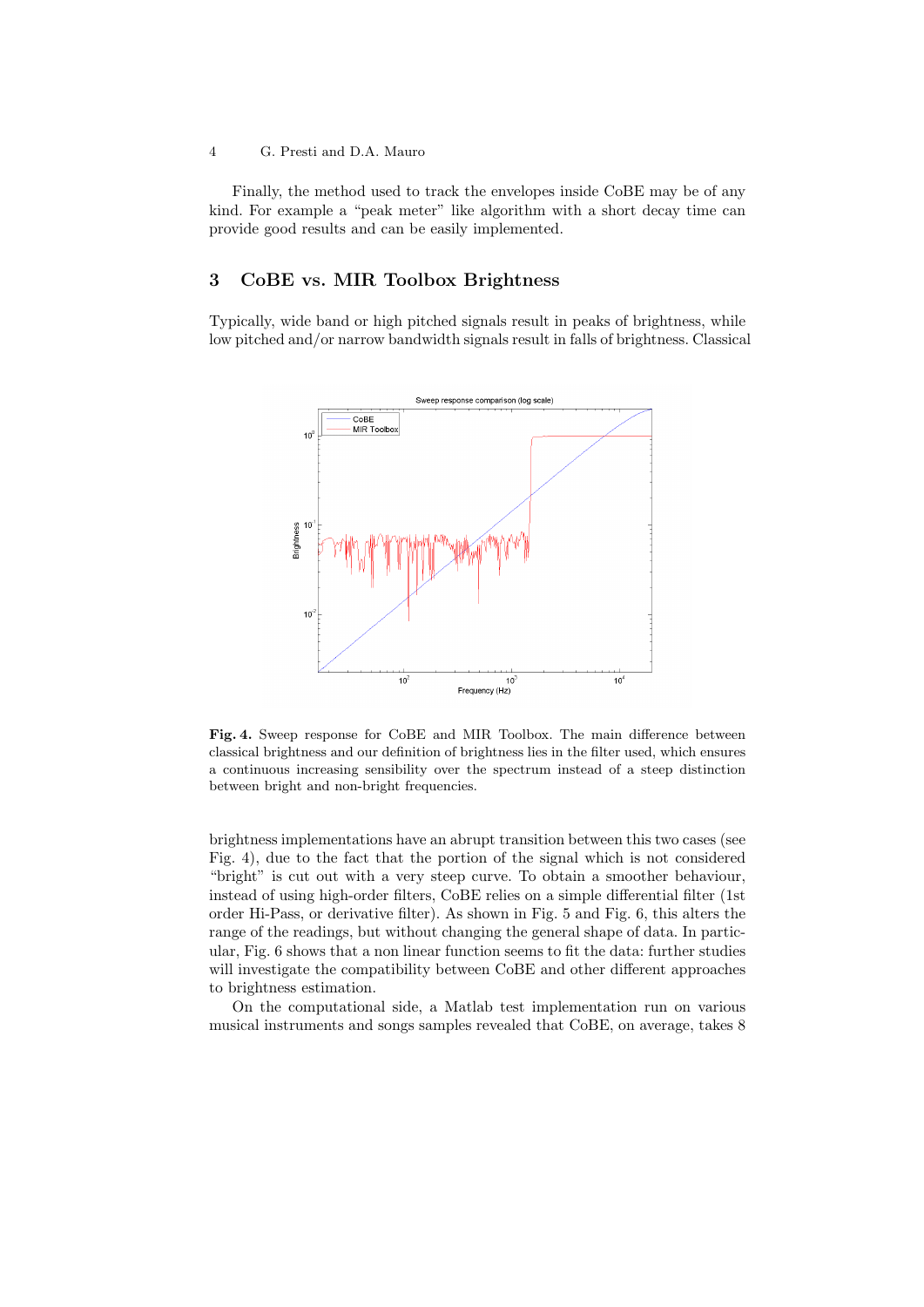

Fig. 5. The same sound of Fig. 2 analyzed with CoBE and with MIR Toolbox Brightness: As shown in the right side of the plot CoBE can obtain finer temporal precision because it does not rely on signal framing.

ms to process one second of audio at CD quality, while "MIR Toolbox brightness" takes about 27 ms. Test results are shown in Fig. 6. The test has been done on a commercial laptop with 6GB of RAM and an Intel i5-3317U @ 1.7GHz processor.

# 4 Equivalent Brightness Frequency (EBF)

As in MIRToolbox, we can interpret CoBE brightness as the percentage of signal made of "bright" frequencies, but in case of sinusoidal inputs CoBE brightness is strictly related to the pitch of the input, and so it can acquire another meaning. This because the delta (i.e. differential) of a sine wave consists in quite the same signal, delayed and downscaled proportionally to its frequency, by a factor which is simply the transfer function of the filter used. In other words: CoBE brightness value can be used to calculate the frequency of a sinusoidal input. Looking at Fig. 7: "A" is an amplitude modulated gliding sinusoidal wave; "B" is the demodulated and filtered signal: the transfer function of the differential filter used in CoBE is:

$$
|F(f)| = 2\sin(\pi \frac{f}{f_s})\tag{1}
$$

"C" is the envelope of "B" processed with the inverse transfer function of the filter:

$$
f = \left(\frac{f_s}{\pi}\right) \arcsin\left(\frac{A}{2}\right) \tag{2}
$$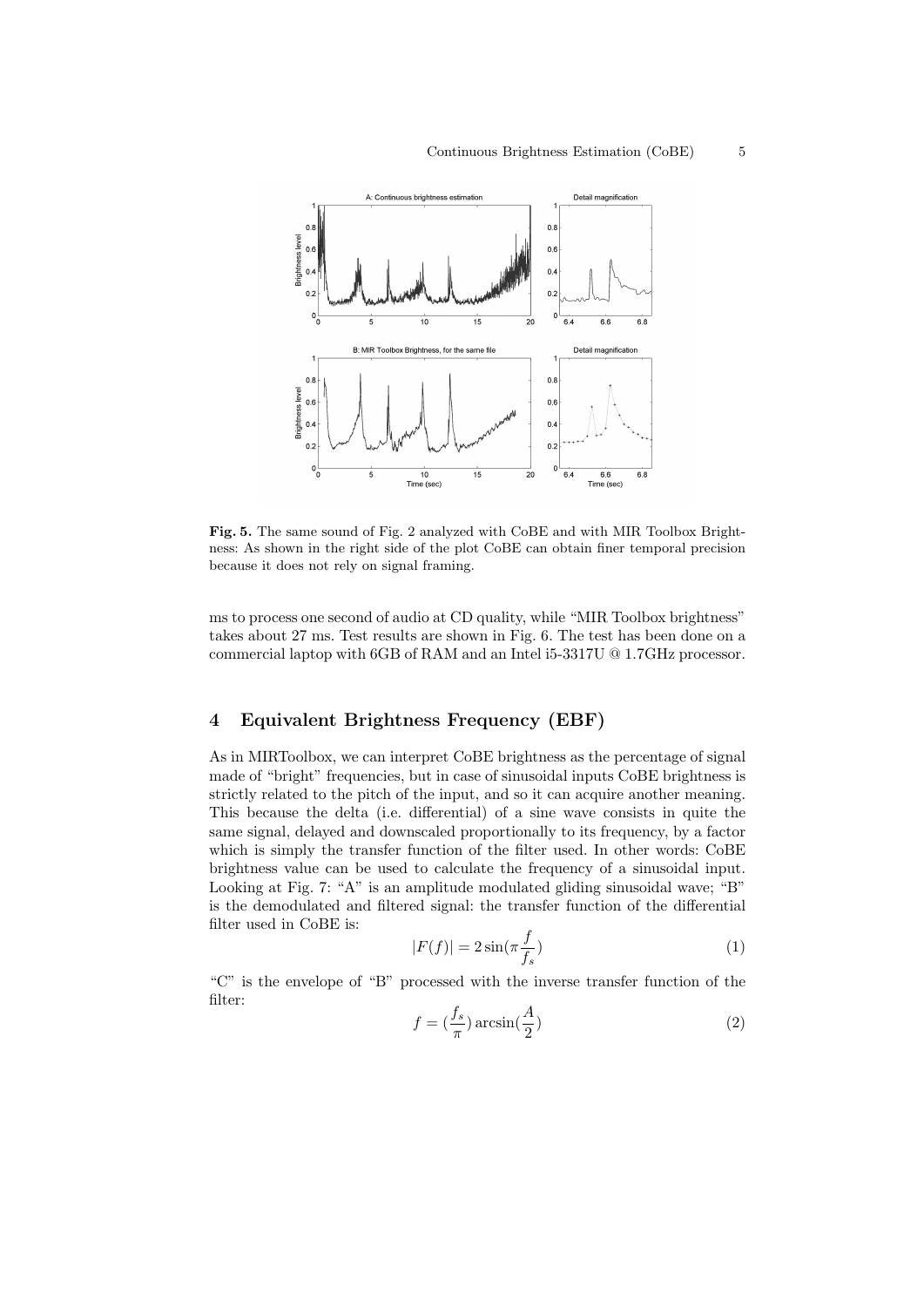#### 6 G. Presti and D.A. Mauro



Fig. 6. (upper) Plotting the results of 30 different music samples, analyzed with CoBE and with MIR Toolbox Brightness. (lower) Execution time for different samples length. The computational cost for CoBE seems to be of a lower order of complexity.



Fig. 7. The brightness value "B" of the sinusoidal input "A" can be turned into the frequency value "C" because of the known transfer function used in "B" and the independency of CoBE from the amplitude modulations.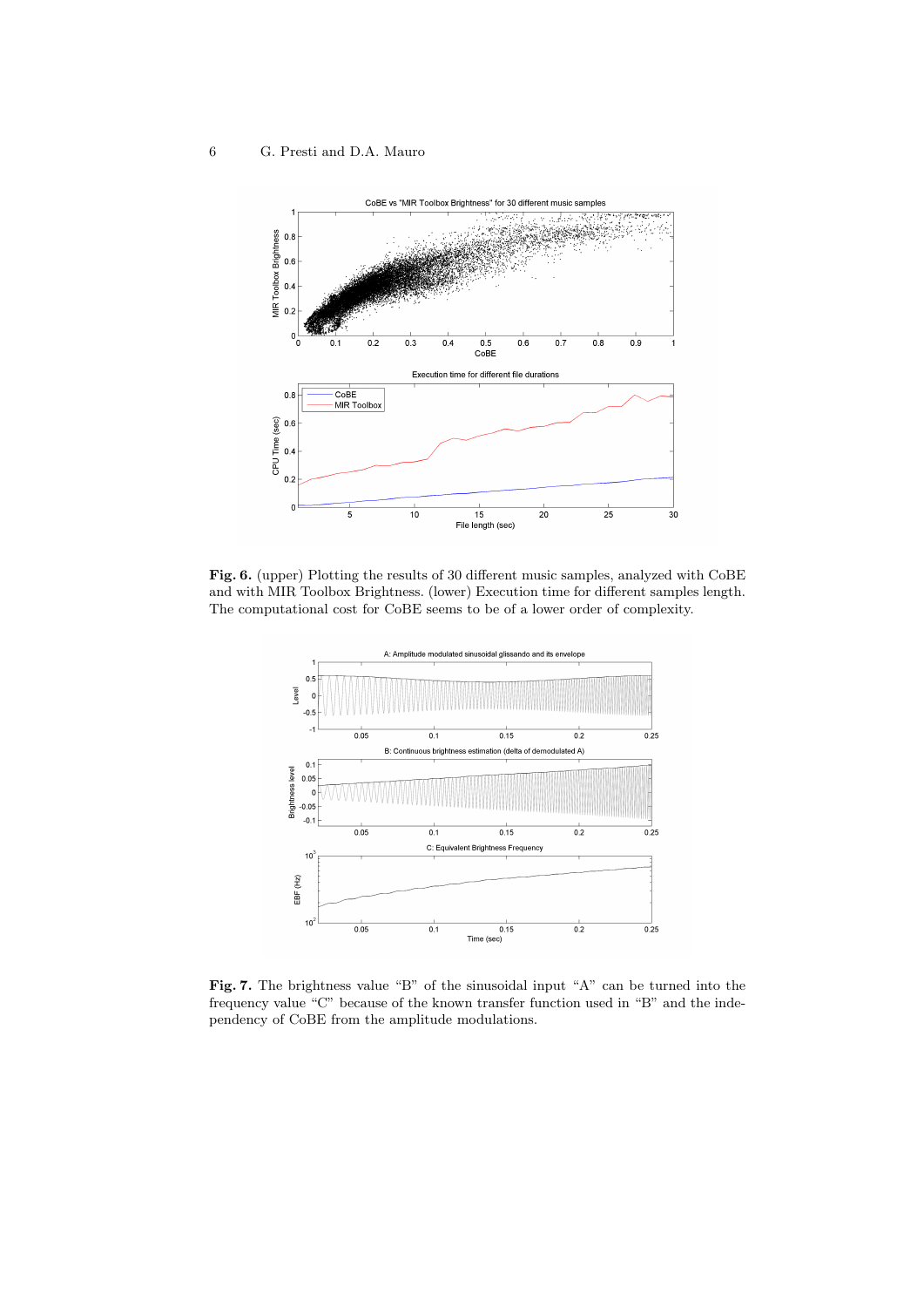Now that we saw that CoBE brightness can be a simple function of the pitch of sinusoidal inputs, we can define "Equivalent Brightness Frequency" (EBF) as the frequency that a sinusoidal signal must have to match the brightness of a given sound.

# 5 Multipass (or iterative) CoBE

In case of non sinusoidal inputs, EBF generally points far away over the fundamental frequency. If we use EBF as cut-off frequency for a 1st order lowpass filter and then feed the filtered signal again into CoBE, the new EBF will be lower than before. Repeating this operation several times will make EBF converge in the neighbourhood of the lowest frequency of the input (generally the fundamental), this because the higher frequencies will extinct faster, leaving the lowest alone as a pure tone: further filtering will not change the balance of the signal content (but only the amplitude, which is irrelevant to CoBE), resulting in a steady brightness and a steady EBF. The procedure is presented in Fig. 1 and a sample shown in Fig. 8. Running more iterations or choosing abrupt low-pass filters can cause estimation overshooting errors, especially in presence of subharmonics. This iterative setup of CoBE behaves like a rough pitch tracker



Fig. 8. (upper) EBF over 5 iterations of Multipass CoBE converging to the lowest frequency of the signal (the sample is the same shown in Fig. 3). (lower) Input waveform and waveform after 4 iterations of Multipass CoBE. The processed signal is suitable for ZCR pitch tracking algorithms.

for monophonic signals, but a more detailed study needs to be done to investi-